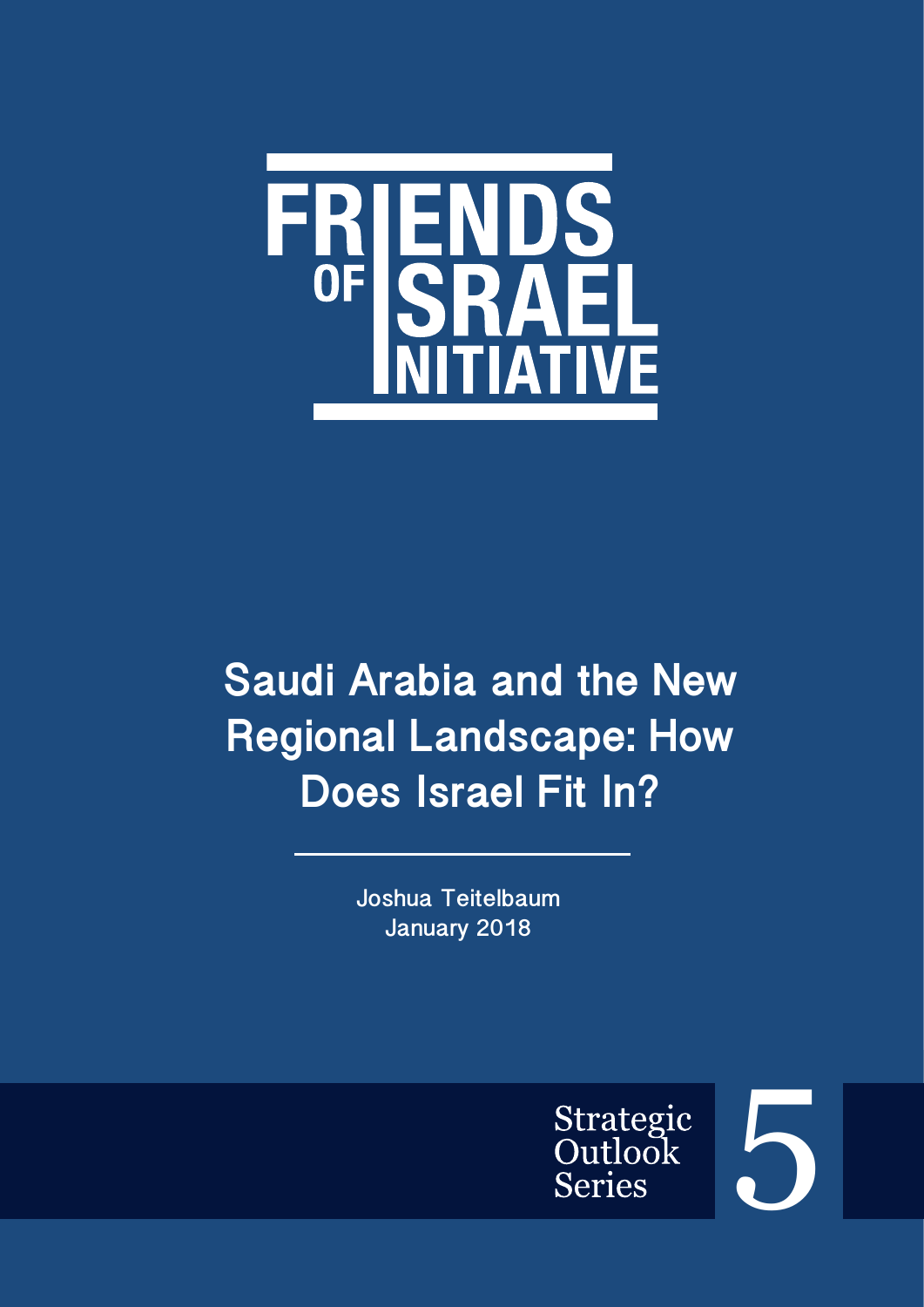

The Friends of Israel Initiative (FOII) is a global organization devoted to fighting the delegitimization of the State of Israel and to support its right to live in peace within safe and defensible borders. FOII believes that Israel is an integral and vital part of the West, a dynamic, vibrant and prosperous democracy, and as such Israel deserves to be fully accepted as a normal Western nation, and treated with fairness as any other democracy in the world. FOII was founded in 2010 as a group of global leaders, former Prime Ministers, Foreign Ministers and Defense Ministers, and eminent personalities from diverse fields. In order to further its message, FOII members engage their peers in direct and frank dialogues, invite relevant people to field trips to Israel, call on expert groups to prepare reports and policy papers, disseminate analysis affecting the future of Israel, and publish opinion editorials in pertinent media outlets, among other activities.

The Friends of Israel Initiative is a  $501(c)(3)$  nonprofit organization and contributions to the Friends of Israel Initiative are fully tax-deductible.

Copyright © 2018 by Friends of Israel Initiative

All rights reserved. No part of this publication may be reproduced, distributed, or transmitted in any form or by any means, including photocopying, recording, or other electronic or mechanical methods, without the prior written permission of the publisher, except in the case of brief quotations embodied in critical reviews and certain other noncommercial uses permitted by copyright law.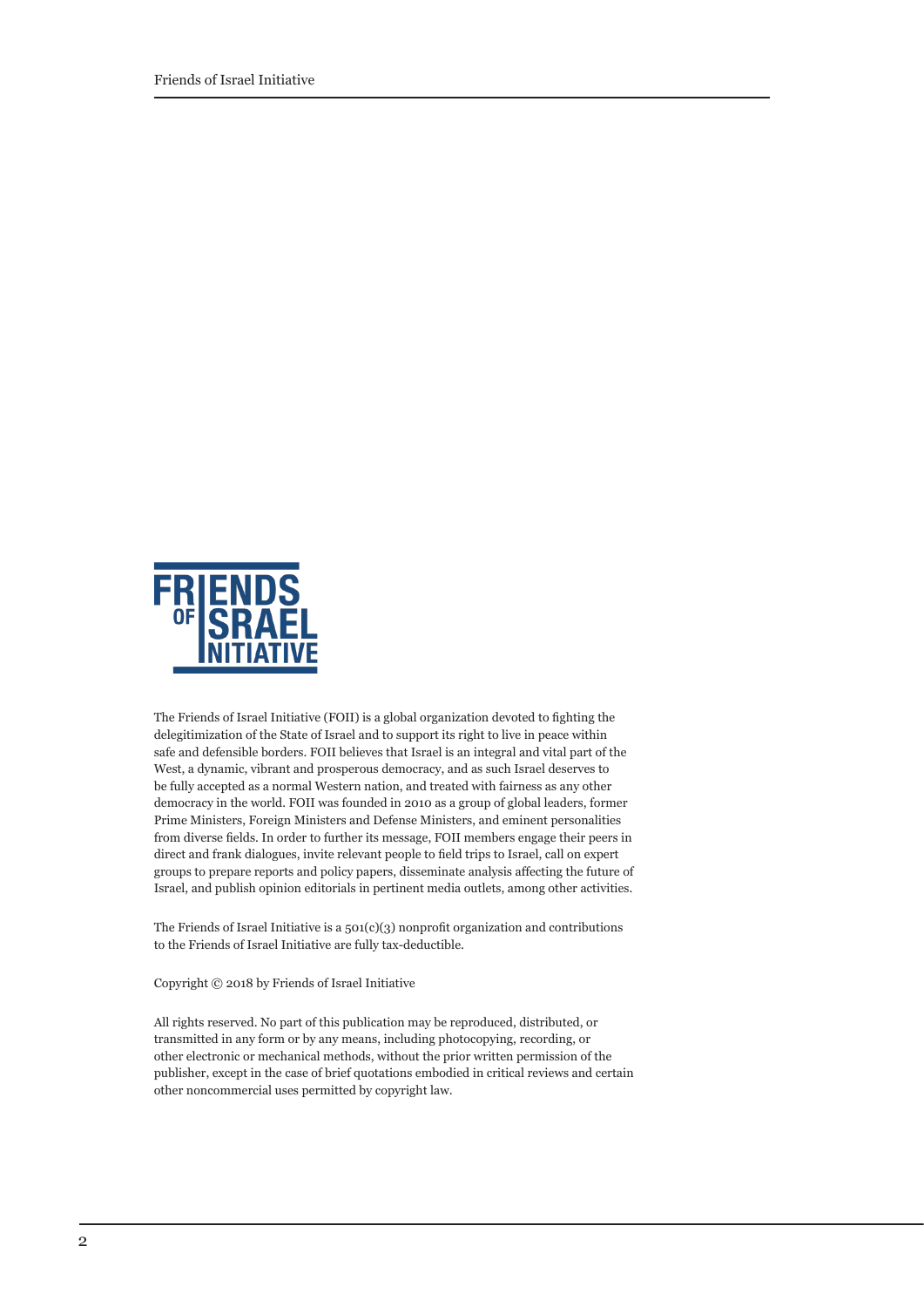## Saudi Arabia and the New Regional Landscape: How Does Israel Fit In?

**Joshua Teitelbaum January 2018**

Series Editor: Davis Lewin



5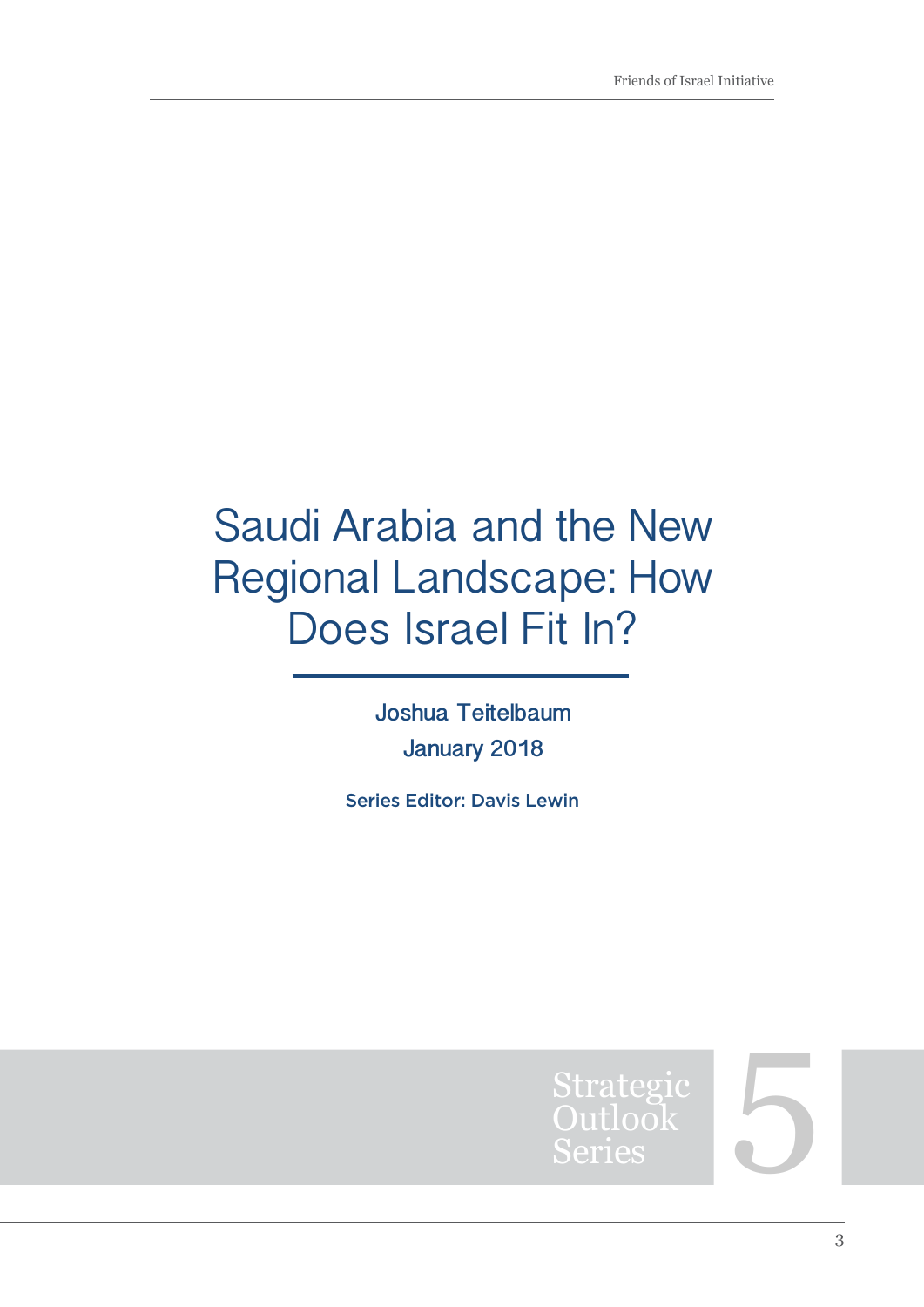### About the author

#### **Prof. Joshua Teitelbaum**

Prof. Joshua Teitelbaum is a leading historian and expert on the modern Middle East. He teaches Middle Eastern history in the Department of Middle Eastern Studies and is Senior Research Associate at the Begin-Sadat Center for Strategic Studies (BESA), at Bar-Ilan University in Ramat Gan, Israel. For many years he was a Visiting Fellow and Contributor to the Herbert and Jane Dwight Working Group on Islamism and the International Order at the Hoover Institution, and a Visiting Associate Professor in the Department of Political Science, and Visiting Scholar at the Center on Democracy, Development and the Rule of Law, all at Stanford University. He has also held visiting positions at Cornell University, the University of Washington, and the Washington Institute for Near East Policy.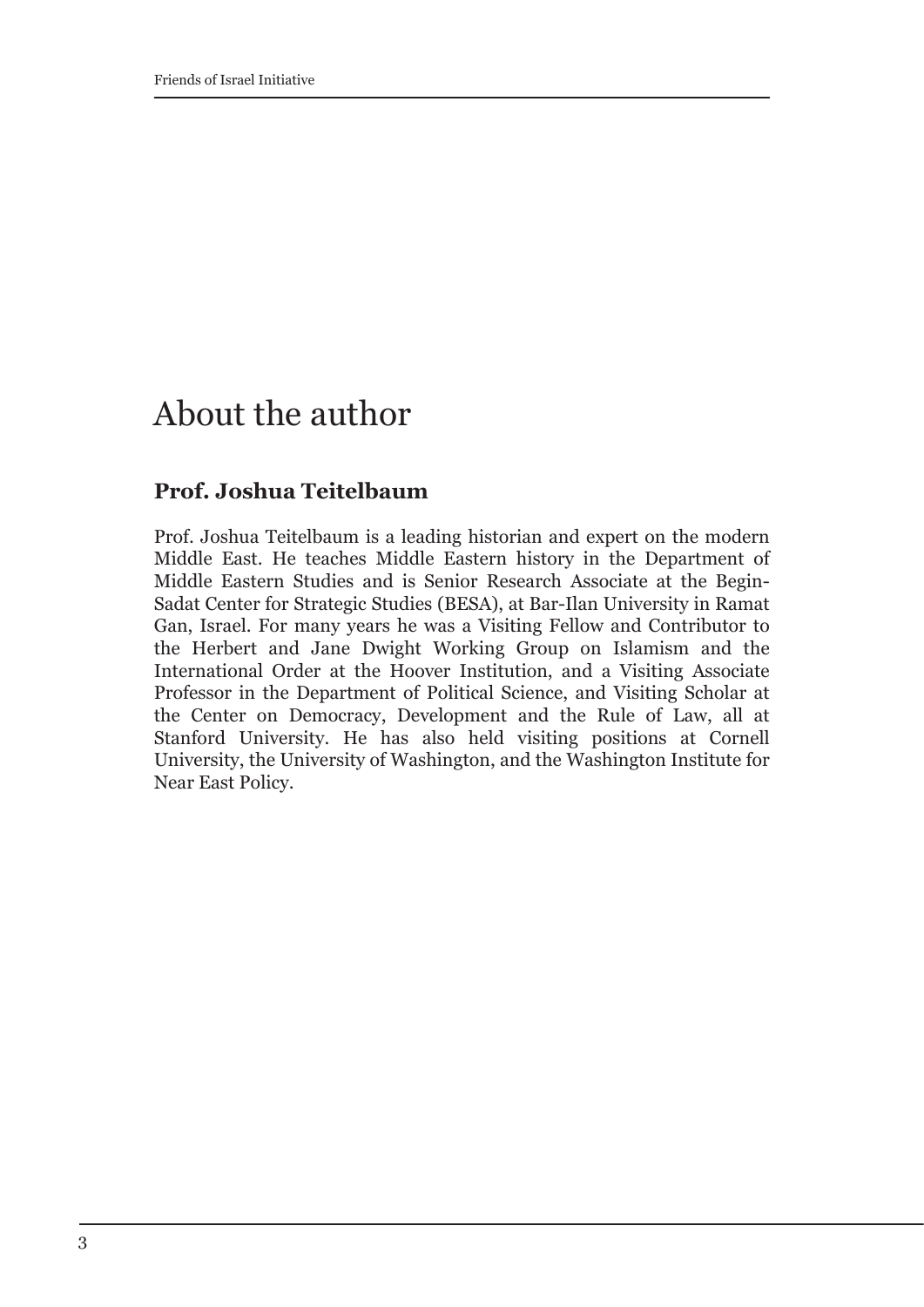## Saudi Arabia and the New Regional Landscape: How Does Israel Fit In?

### **Contents**

| How Does Israel Fit in To Saudi Arabia's |  |
|------------------------------------------|--|
|                                          |  |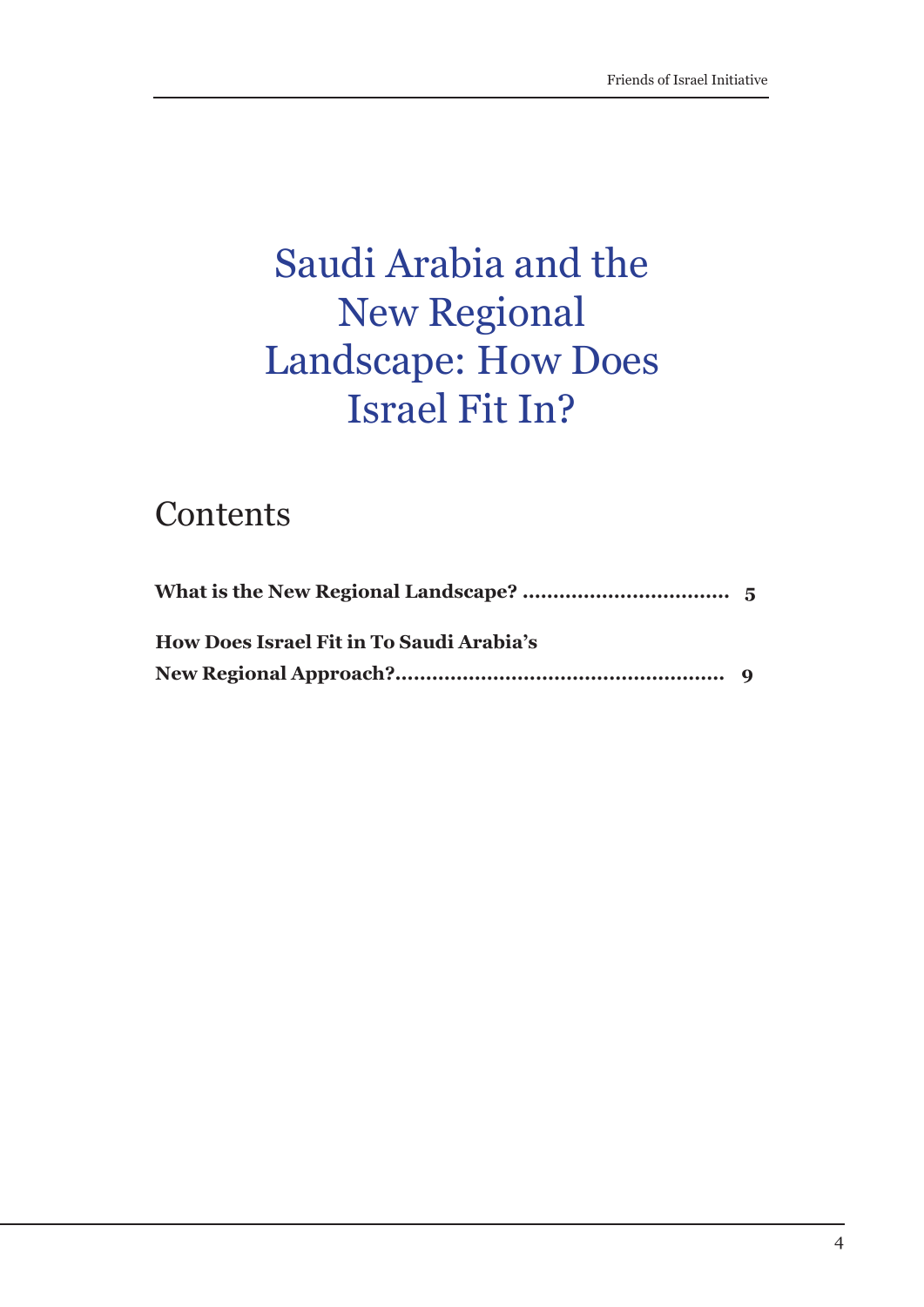Entering 2018, Saudi Arabia faces tremendous challenges, both domestic and regional. The domestic challenges range from reforming an economy in the face of drastically lower oil prices, establishing the leadership of Crown Prince Muhammad bin Salman in the face of royal family opposition, and balancing between the demands of tradition and those of innovation. Saudi Arabia has faced regional challenges before, beginning with Egypt in the mid-1930's, followed by the Hashemite monarchies of Iraq and Jordan. Egypt again posed a challenge during Nasser's reign. Yet for the past several years, regional challenges have again raised their head. This brief paper will analyze those challenges, and Israel's place in Saudi Arabia's calculus.

### **What is the New Regional Landscape?**

The new regional landscape is fundamentally a result of changes in US policy. America was once a firm defender of the Persian Gulf. The February 1979 Islamic Revolution in Iran and the December 1979 Soviet invasion of Afghanistan prompted President Jimmy Carter to formulate what became known as the [Carter Doctrine,](http://www.presidency.ucsb.edu/ws/?pid=33079) announced in his January 1980 State of the Union address. Carter stressed that the

*Soviet effort to dominate Afghanistan has brought Soviet military forces to within 300 miles of the Indian Ocean and close to the Strait of Hormuz, a waterway through which most of the world's oil must flow. The Soviet Union is now attempting to consolidate a strategic position, therefore, that poses a grave threat to the free movement of Middle East oil.*

His conclusion was quite forceful:

*Let our position be absolutely clear: An attempt by any outside force to gain control of the Persian Gulf region will be regarded as an assault on the vital interests of the United States of America, and such an assault will be repelled by any means necessary, including military force.*

The Carter Doctrine was given a specifically Saudi and Iranian twist in October 1981, when President Ronald Reagan issued what has become known as the doctrine's [Reagan Corollary:](https://www.jstor.org/stable/40202373?seq=1#page_scan_tab_contents) ''We cannot permit Saudi Arabia to become Iran,'' Reagan declared. The Carter Doctrine and the Reagan Corollary were responsible for the increase of the US military presence in the Persian Gulf, first in the form of the Rapid Deployment Force, and eventually, a full military command, the US Central Command. But at the time they had barely digested the massive potential of Iran's revolutionary Shiite message.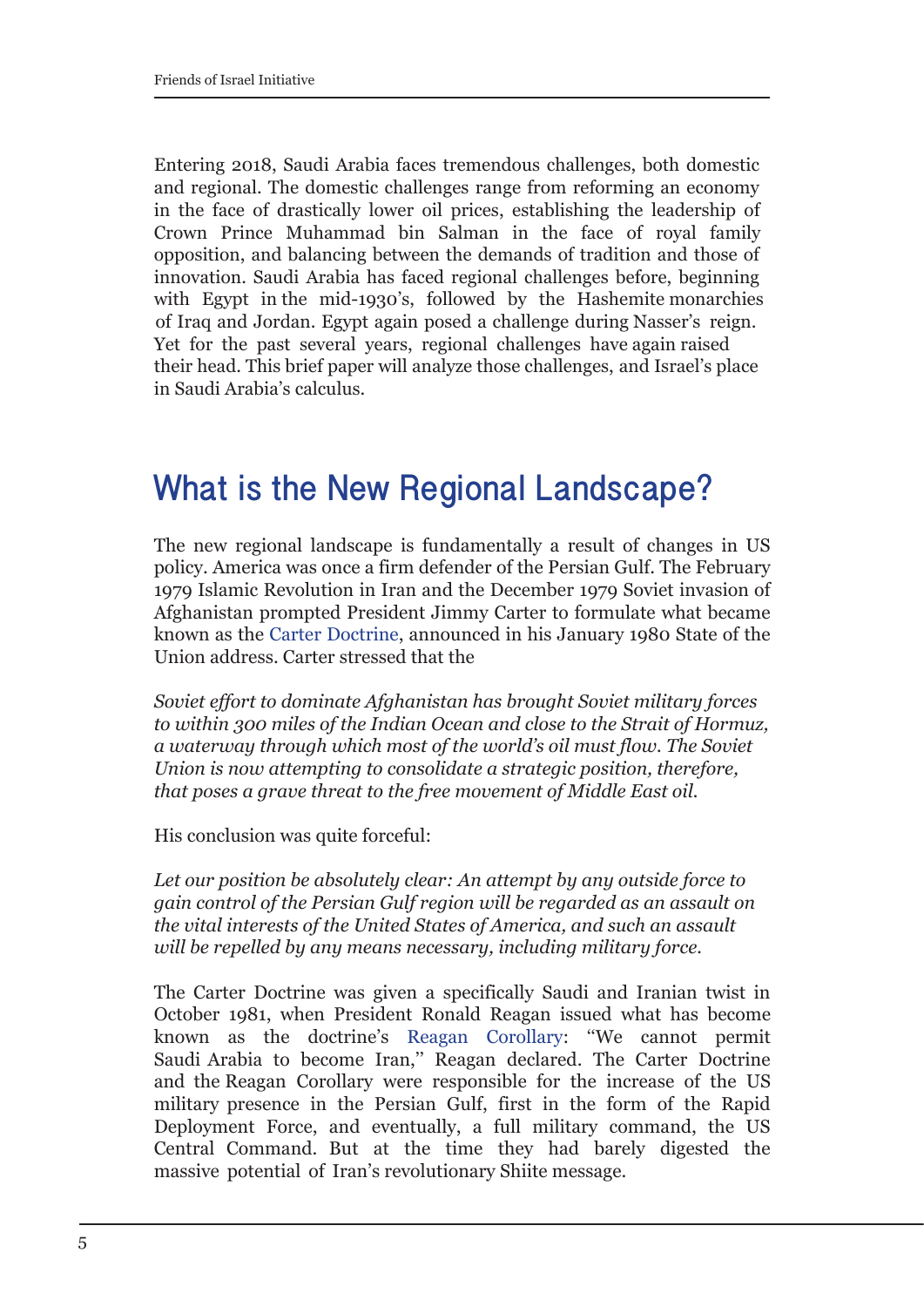One leader who was aware of Iran's potential was Iraq's Saddam Husayn, who attacked it in 1980. The war lasted eight years and demonstrated that the Islamic Republic was not a passing phenomenon.

Iran posed a regional and religious threat to Saudi Arabia. Regionally, it threatened the Saudis across the Gulf. Religiously, as its influence grew it, it offered a previously minority and even heretical view to the Sunni majority, which Saudi Arabia claimed to lead. During the Iran-Iraq war the Sunni Arab Persian Gulf countries, which formed the Gulf Cooperation Council in 1980, were pleased to have Saddam run interference for them.

But Saddam was not grateful. Claiming that the GCC countries owed him money (and Kuwait had been stealing his oil), he rolled into Kuwait in the summer of 1990 and stood on Saudi Arabia's doorstep. The US pulled together a massive international coalition and threw him out of Kuwait the next year. Iraq was wounded, but the US left Saddam in business. This war was the highpoint of US engagement in the region, which had begun with the Carter Doctrine. It was also the end of the old regional landscape.

The new regional landscape begins with the US invasion of Iraq in 2003. If the US would have been satisfied with the removal of Saddam and his replacement by another Sunni strongman, the Saudis might have supported the US invasion. But they understood the US would try to impose a Western-style democracy, which would inevitably lead to Shiite majority rule. This was exactly what happened. Moreover, the war invigorated Sunnis extremists at home, who went to fight the US in Iraq and attacked targets in the kingdom, and put wind in the sails of Shiite minorities all over the Gulf, including in Saudi Arabia's oil-rich Eastern Province. It bears stressing that Iran has its hand in the Sunni opposition as well as in the Shiite one. Saudi officials, who released a list of 85 of its most-wanted Sunni terrorists, noted that 35 of them were last seen in Iran.

The 2005 elections in Iraq resulted in a Shiite victory -- a result expected by the Saudis and a victory for Iran. The pro-Saudi Prime Minister of Lebanon Rafiq al-Hariri was assassinated by the Iranian-backed Hizballah that same year. The Obama Administration took over the White House in 2009 with the expressed goal of ending the war in Iraq and withdrawing US troops, which it mostly did. Now broken, it was proving hard to put Iraq back together. The withdrawal of US troops led to another Sunni insurgency, fearful of the Shiite dominance of the state. This was soon taken over by Islamic State.

Meanwhile, Russia was on the rise. Recovering from its transformation from the Soviet Union, it metamorphosed into Imperial Russia in a "Back to the Future" moment. The Bush and Obama Administrations seemed powerless in Georgia and Ukraine. And when the "Arab Spring" reached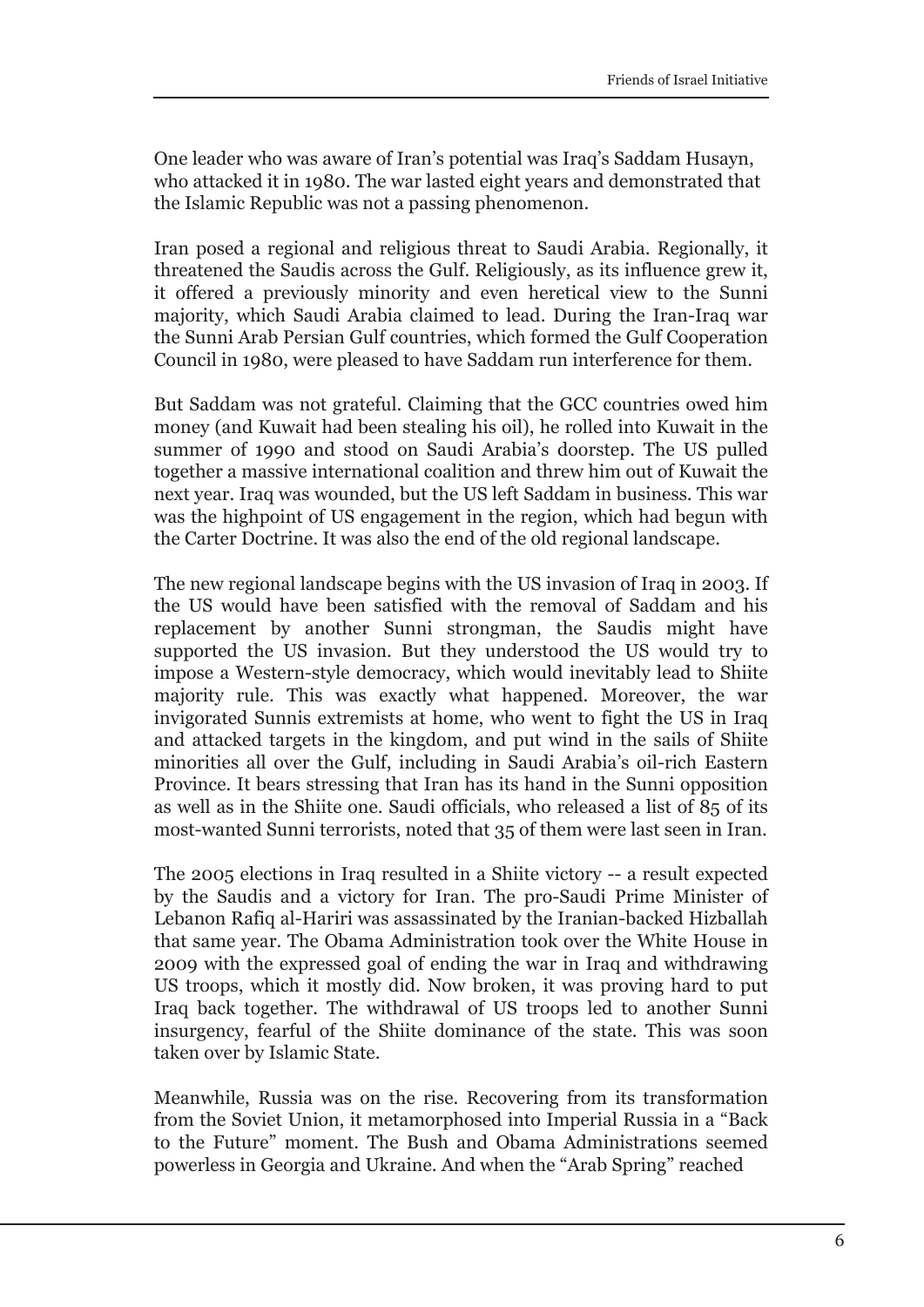Syria in 2011 and developed into a bloody civil war, Russia protected Damascus as it murdered its citizens with chemical weapons. President Obama's August 2012 "Red Line" warning against such use proved an empty one.

The Syrian episode was a watershed signal of American retrenchment. Politics abhors a vacuum. Russia and Iran moved in. There was lingering US animosity about Saudi complicity, or at least cover-up in the 9/11 attacks, the price of oil was down and the US was nearly selfsufficient as new oil resources came on line. Obama assessed that to further disengage from the Middle East, the US needed to balance Iran and Saudi Arabia.

And indeed, President Obama has been explicit about this. In [an interview](https://www.newyorker.com/magazine/2014/01/27/going-the-distance-david-remnick) with the New Yorker's David Remnick in January 2014 he noted that there was "an equilibrium developing between Sunni, or predominantly Sunni, Gulf states and Iran in which there's competition, perhaps suspicion, but not an active or proxy warfare." This line of thought matured into the [Obama Doctrine,](https://www.theatlantic.com/magazine/archive/2016/04/the-obama-doctrine/471525/) set out in a long interview with The Atlantic's Jeffrey Goldberg in April 2016. Obama told Goldberg that the Saudis would have to "share" the Middle East with the Iranians. Indeed, there was no love lost between Obama and the Saudis. He knew – and related to Goldberg -- how the Saudis had funded extremist Islam overseas and had changed more tolerant versions such as those practiced in Indonesia, where he had grown up. Obama mentioned this in a conversation with Australian Prime Minister Malcolm Turnbull.

#### *"'Aren't the Saudis your friends?,' Turnbull asked. Obama smiled. 'It's complicated,' he said."*

To Saudi ears, this was a significant pro-Iranian shift. Instead of standing steadfastly by an ally, Obama was for a balance of power. Obama, in the Saudi view of this zero-sum game, was pro-Iranian.

For Obama, the best way to assure this balance was to acknowledge Iran as a nuclear power, with the capability to manufacture nuclear weapons. This position was enshrined in the nuclear deal signed by the US and other powers in July 2015, known as the Joint Comprehensive Plan of Action (JCPOA). In a classic poker move, Tehran had upped the ante by adding the nuclear issue to a "pot" that also included the Iranian ballistic missile program and supporting proxies in Iraq, Lebanon, Syria and Gaza. But the Iranians insisted negotiations be limited only to the nuclear issue, and the other parties went along. The result of the move was that Tehran now had carte blanche to support their destabilizing proxies and continue missile development.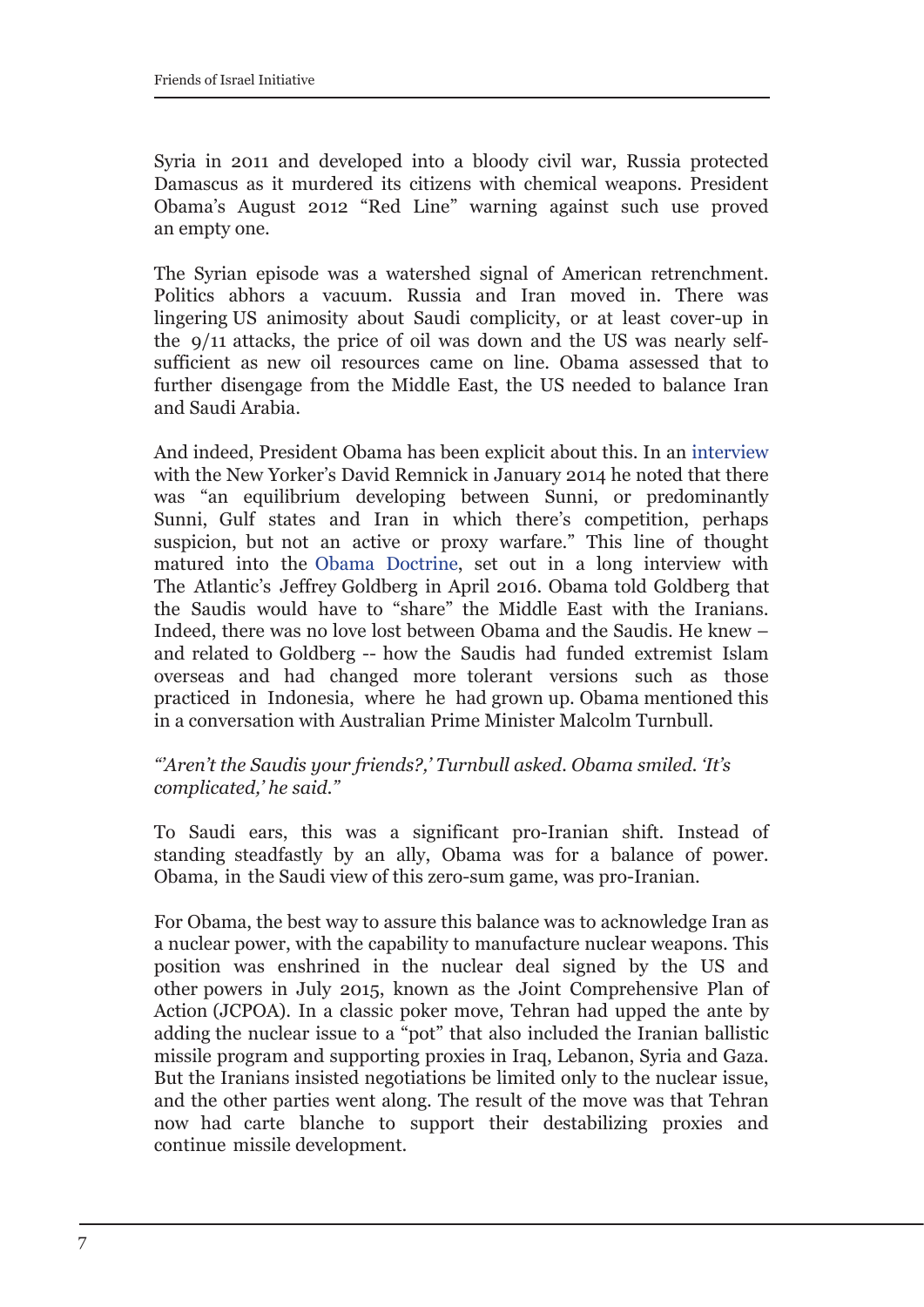The Iranians had outmaneuvered the Americans, and it was abundantly clear to all in the Middle East, particularly the Saudis and the Israelis.

The rise of Russia and Iran to fill the vacuum left by American retrenchment signaled to both Israel and the Saudis that the US had, in deed if not by statement, abandoned the Carter Doctrine. The Obama Doctrine now ruled the roost. This was the most salient feature of the new regional landscape.

This new regional landscape has pulled the kingdom out of a traditional, cautious and consensus-driven foreign policy, to a point where it feels the need to take initiatives. It can no longer rely on the United States to follows Riyadh's priorities. This new policy began under King Abdallah, who died in 2015, and matured under King Salman and Crown Prince Muhammad. Saudi Arabia believed it could use its influence to dampen Iranian gains in Lebanon, Iraq, Syria, and Yemen. But it has not been successful. Enter Israel.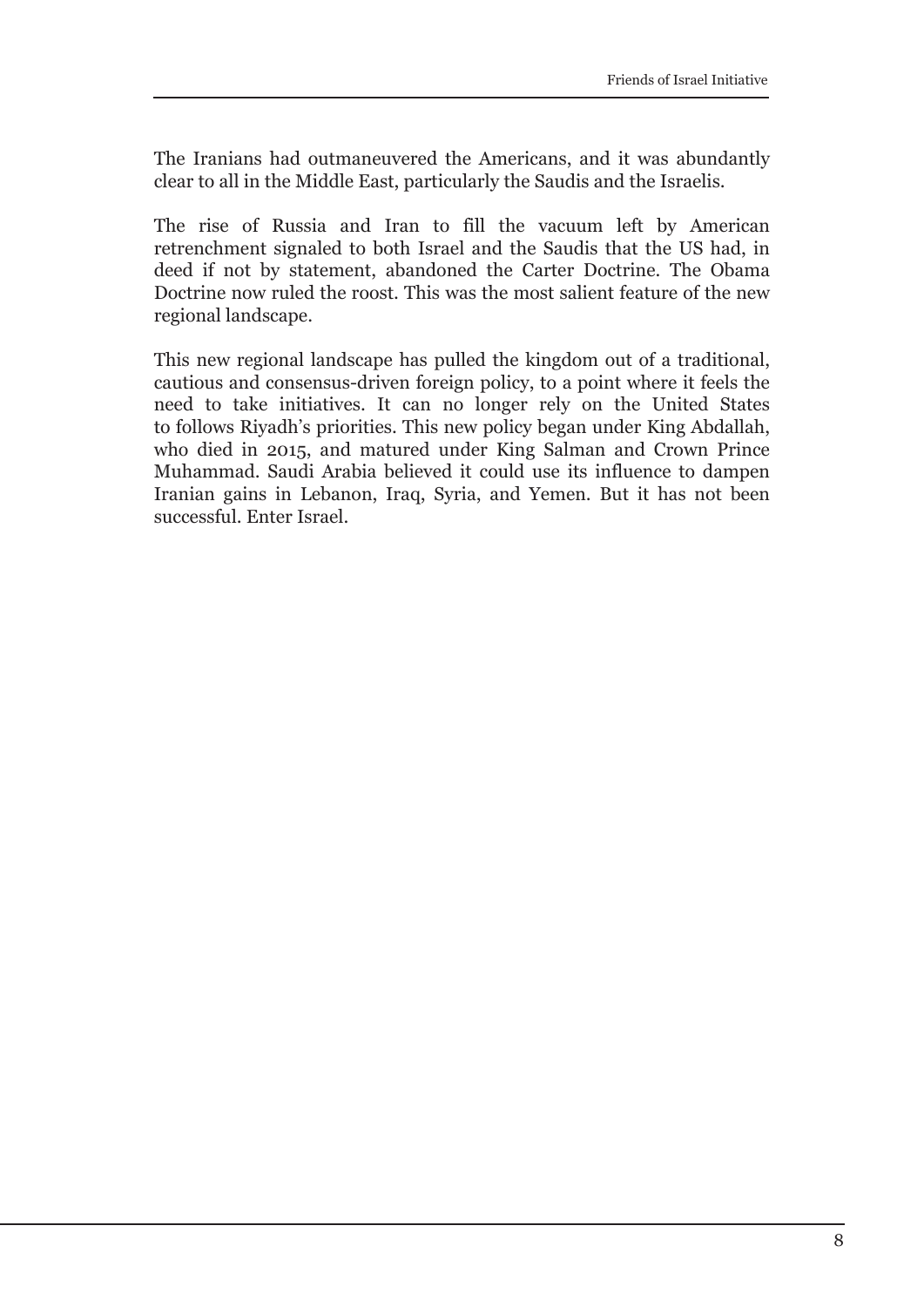### **How Does Israel Fit in To Saudi Arabia's New Regional Approach?**

In the face of Sunni extremists, which threaten Saudi legitimacy as the leader of the Sunni world, an ascendant Iran, and a region roiled by the Arab Spring, the kingdom cast about for stable allies. Closest to home, it found the UAE, where Muhammad bin Salman could find a kindred spirit in Abu Dhabi's Shaykh Muhammad bin Zayid. They were the same age and shared many of the same concerns. There was also Egypt, whose ruler Abd al-Fattah al-Sisi had cleverly brought down the Muslim Brotherhood leader Muhammad Mursi, putting his finger in the dyke of an Arab Spring that threatened the monarchies of the Persian Gulf.

But there was also Israel. The Saudis admired Israel's proven ability to project military force, without resorting to the United States. A massive arms procurement program, as well as a [paper](https://www.belfercenter.org/publication/saudi-arabian-defense-doctrine) authored by an adviser on Saudi national security in 2014, put forth a new Saudi defense doctrine that involved a more assertive foreign policy combined with a hugely expanded force structure. After the Goldberg interview introduced the Obama Doctrine, the Saudi adviser, Nawaf Obaid, termed this new strategy th[e Salman Doctrine](https://www.belfercenter.org/publication/salman-doctrine-saudi-reply-obamas-weakness).

But the Saudis could not make an effective go of the Salman Doctrine – at least not for the present. The Yemen adventure was a case in point. Riyadh could not get to a decisive moment. The Saudi armed forces were primarily designed to protect the regime. Over the years, they had developed a limited offensive air capability, but remained weak in armor and infantry. In Yemen, they are active nearly only from the air, with limited involvement on the ground. Despite military help from the UAE, and intelligence sharing from the US and Britain, they have failed to build on initial gains and find themselves mired in an open-ended conflict with no end-game in sight. Saudi Arabia desires an independent military capacity to achieve political goals, but without a US commitment to these goals, they will not be able to achieve them.

Riyadh figured that Israel could play a role in furthering its goals. Israel was a stable country, it had good relations with the US, a fine military, and it was vehemently opposed to Iran. And this is the place to remind ourselves of some home truths about Israel and the Gulf countries – particularly Saudi Arabia. Thinking more deeply about the similarities between Israel and the Gulf countries in general leads to an immediate insight. None of these countries share the meta-narrative of Arab nationalism that has so defined the core states of the region since the fall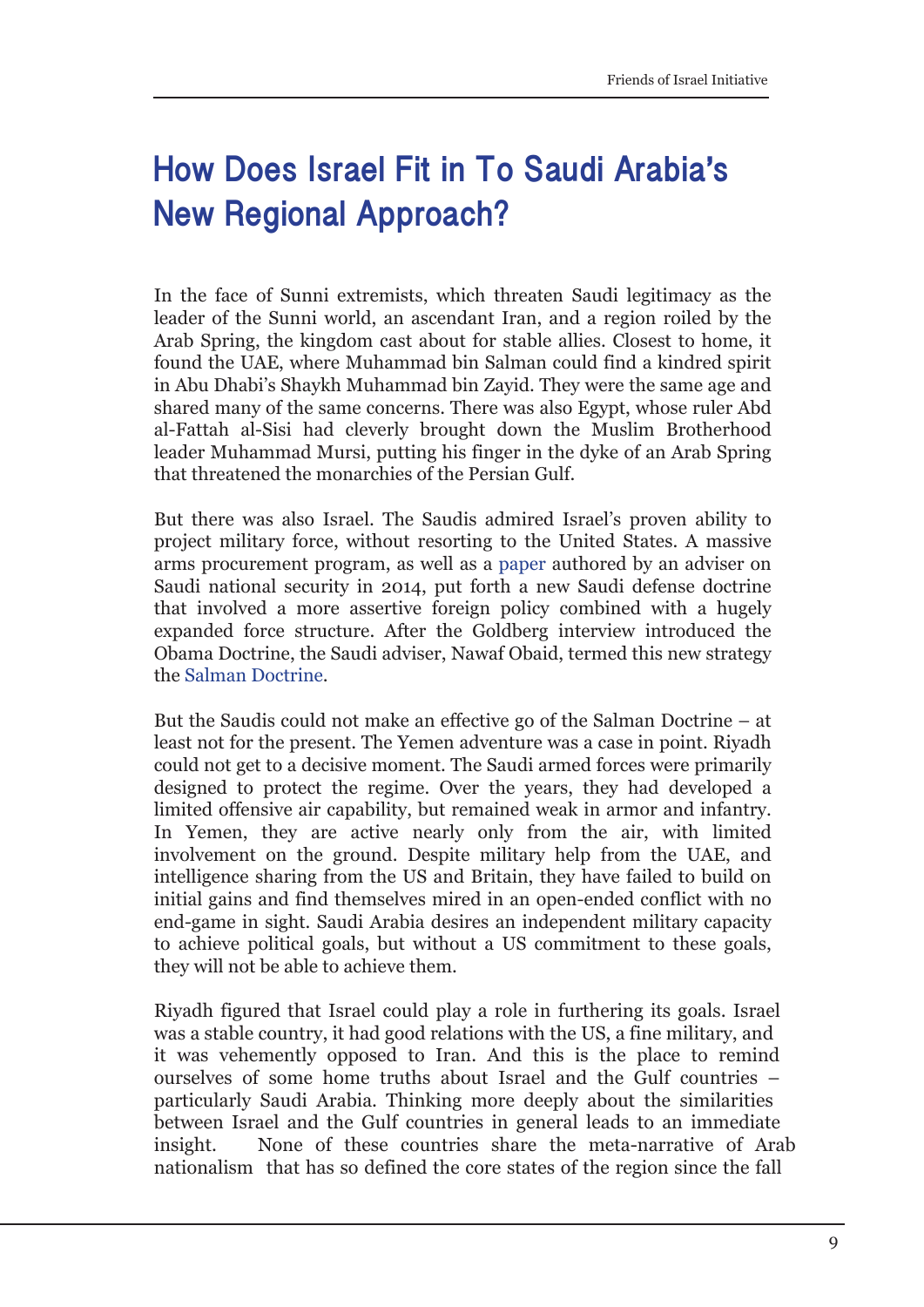of the Ottoman Empire. The Gulf countries did not share the powerful discourse of Arab nationalism, and were not dictatorial-authoritarian regimes. They operated more on a consensual, tribal basis, in a system that was an outgrowth of tribal values and societal norms. In a large sense, these states were outsiders to the anti-colonialist and anti-Western narrative and history that so characterized the Arab Middle Eastern core of Egypt, Syria, and Iraq. They are also monarchies while the Arab core states are populist authoritarian regimes or some version thereof. Indeed, for much of the modern period they have been reviled by the core Arab states as anachronistic "others" who were out of step with the march of Arab history.

Israeli governments have been well aware that not all Arab countries hold the same views regarding the Palestinians. Early on, Israel realized that the Gulf countries were different. They were more interested in infrastructural development and improving relations with Washington than trying to help the Palestinians. Israel sought to end regional isolation by seeking relations with the GCC countries even before the establishment of the GCC in 1981. In a little-known episode, from 1964-1966 it helped the pro-Saudi Yemeni royalists against an Egyptian-supported revolution. This was an effort known in Israel as Operation Sauce. It was coordinated by British SAS veterans, and financed by Saudi Arabia. Israel's activity consisted of several IAF arms drops, 14 of them, coordinated by the Mossad.

Since the 1980s, far from being a rejectionist state as some might assume, Saudi officialdom has evinced a relatively conciliatory public stance towards Israel. Crown Prince Fahd's Initiative of 1981 (point 7: "All States in the region should be able to live in peace in the region"), is a case in point, although it typically morphed into a somewhat lesser affirmation as the Final Declaration of the Twelfth Arab Summit Conference held in Fez in 1982 (point 7: "The establishment by the United Nations Security Council of guarantees of peace between all States of the region, including the independent Palestinian State."). Saudi Arabia participated as an observer in the Madrid Arab-Israeli peace talks (1991), led the other Gulf Cooperation Council states in ending the secondary and tertiary boycotts of Israel (1994), and attended the peace conference at Annapolis (2007).

Most importantly, Saudi King (then Crown Prince) Abdullah reached out to Israel with a peace plan in February 2002. He called for "full withdrawal from all the occupied territories, in accord with UN resolutions, including in Jerusalem, for full normalization of relations" with Israel. As the Fahd Plan had before it, Abdullah's plan hardened as is turned into the "Arab Peace Initiative" at the Beirut summit the following month, particularly with its demand for the return of Palestinian refugees to Israel and the rejection of their absorption in Arab countries. Nonetheless, the fact that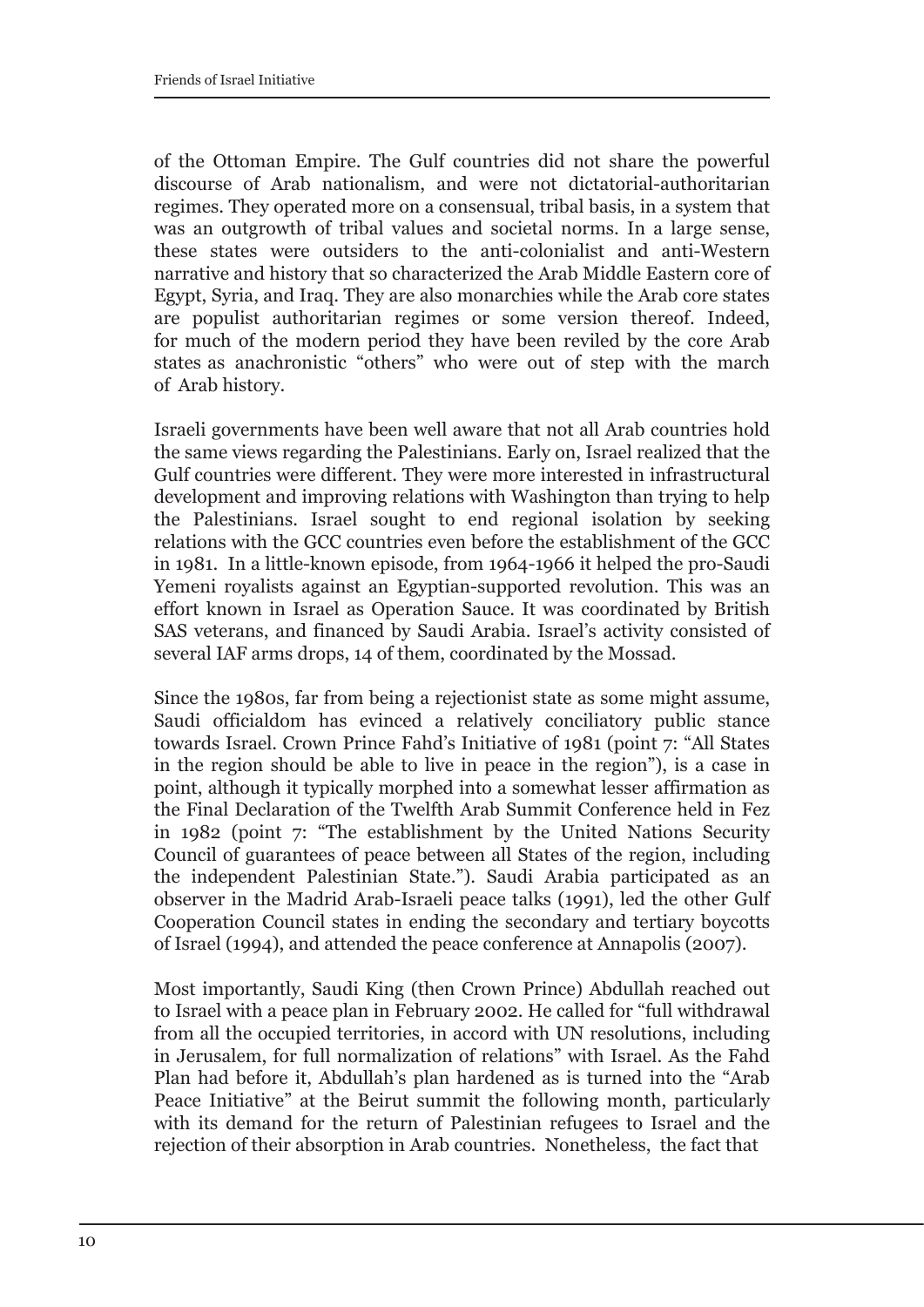the Initiative was adapted unanimously by the Arab League and contained positive language concerning "normal relations" with Israel did not go unnoticed by members of the government of Ariel Sharon, nor that of his successor Ehud Olmert. In 2006 and 2007 there were several reports of secret meetings between Israeli and Saudi officials with eye toward modifying the Initiative. In 2008 Olmert offered, as confirmed in Condoleezza Rice's memoirs, to have a custodial committee of religious leaders from Saudi Arabia, Jordan, Israel, Palestine and the US administer the Holy Places in Jerusalem. And since then, there have been numerous reports of meetings between serving officials, and actual public meetings between former officials.

In discussing Saudi Arabia's regional vision in 2018, we must consider that severe domestic challenges facing Riyadh which will have a bearing on that vision. The Crown Prince is engaged in a multi-vectored effort to reform the kingdom's economy, society, and ruling institutions, all on a scale that dwarfs past efforts, such as those during the reign of King Faysal (1964-75). These reforms are hugely ambitious and threaten several traditional power centers. The longer-term results of his detainment of business leaders and leaders of important family factions in November are still far from clear. The degree of support within the royal family for these moves is uncertain, and the royal family remains the main pillar of support for the regime. Muhammad bin Salman may be relying on the support of the young people in the kingdom, but this is a huge gamble. He has left himself open to challenges. It is therefore reasonable to assume that his attention will be focused more on domestic concerns, and that may severely influence foreign moves.

The Saudi Sunni majority is anti-Iranian, to be sure. Iran is a strategic threat in the Gulf and religious threat to Saudi Arabia Islamic leadership all over the Middle East. The most glaring example of this is Syria, where a corollary of Iranian victories has been the [migration of Shiites](https://www.theguardian.com/world/2017/jan/13/irans-syria-project-pushing-population-shifts-to-increase-influence) to that Sunni majority country. Confronting Iran will therefore remain a key part of Riyadh's vision for the region in 2018, inter alia because there is no domestic price to be paid for it.

Israel and Saudi Arabia can help each other by putting Iran on the defensive, none the least by causing it to expend resources in areas that it would rather not. Areas to be explored might include: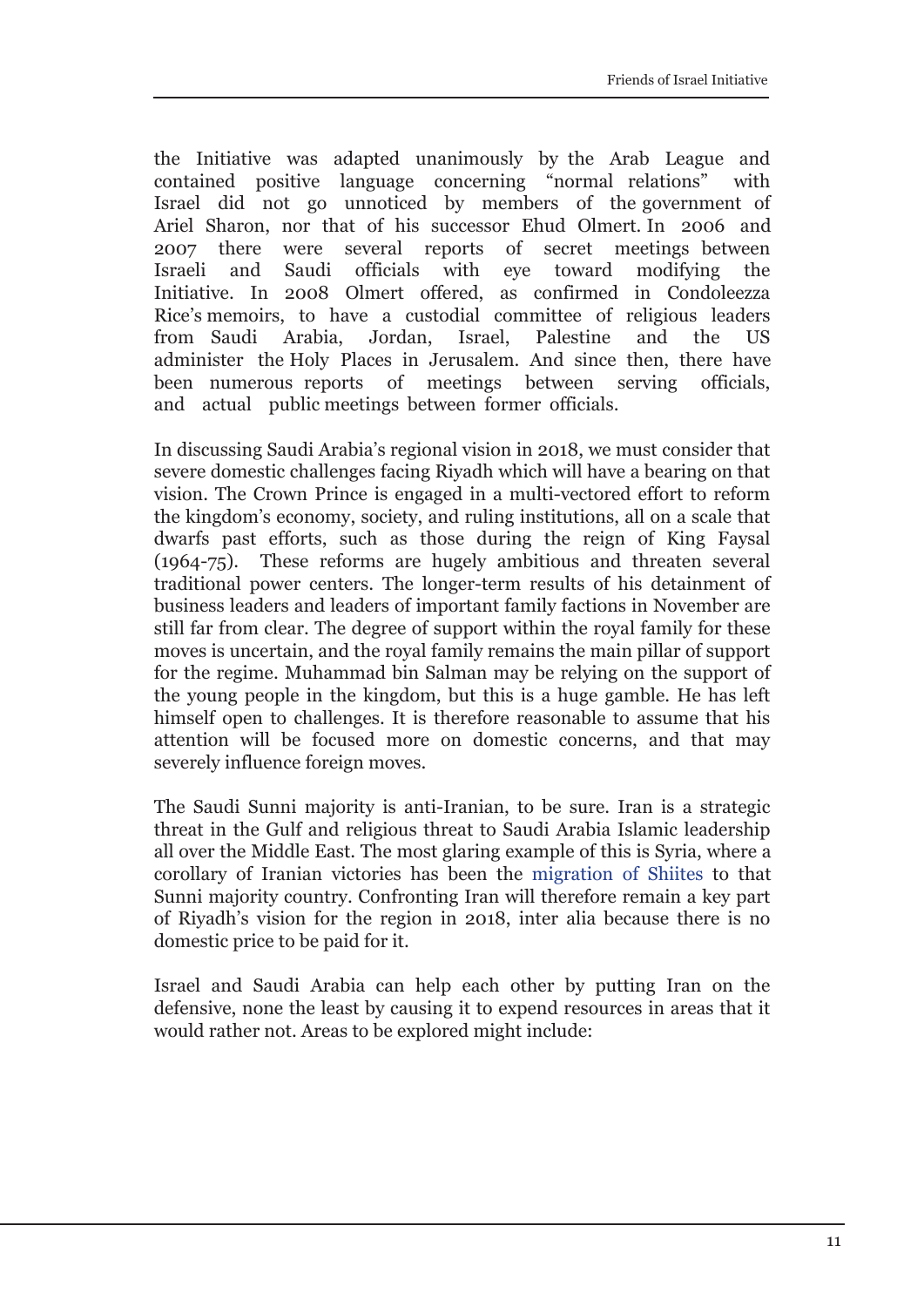- 1. **Maritime cooperation in the Red Sea.** Israel, Egypt and Saudi Arabia could cooperate in the Red Sea interdicting Iranian arms bound for the Houthis in Yemen, or from other sources to ISIS in the Sinai Peninsula. Foreign sources often refer to an Israeli naval footprint in Eritrea's Dahlak Archipelago opposite Yemen. Eritrea is a Muslim country, yet Israel has an embassy in Asmara. Might Egypt prevent Iranian naval ships from transiting the Suez Canal? This would greatly constrain Iranian options in the Eastern Mediterranean and make its planned land bridge from the Gulf to the Mediterranean more difficult to achieve.
- 2. **Theater Missile Defense (TMD).** Israel has advanced capabilities in TMD. It is meant to defend Israel against Hamas, Hizballah, and even Iranian missile attacks. Jerusalem cooperates with the United States in TMD, as do the countries of the GCC. Might not the US encourage greater cooperation as a way of reducing the US footprint in the region?
- 3. **Protection against Improvised Explosive Devices (IEDs).** Israel has vast experience in this area, and could offer its expertise to UAE and Saudi armor fighting in Yemen.
- 4. **Intelligence cooperation.** Israel has cooperated for many years with Jordan in this regard. Given mutual threats from Iran, it could increase cooperation with Riyadh. According to [Emile Nakhleh,](https://www.alaraby.co.uk/english/comment/2017/11/28/saudi-israeli-intelligence-sharing-brings-closer-relations-fraught-with-challenges) a former top CIA analyst on the Middle East, such cooperation has existed between Jerusalem and Riyadh since the 1990s.
- 5. **Cyber operations** to confuse Iran and cause it to divert resources to protection.
- 6. **Subversion and covert operations** to destabilize the Islamic Republic, particularly via restive minorities, forcing it to divert precious resources. There is a [struggle o](https://besacenter.org/perspectives-papers/iran-covert-wars/)f this sort going on, the most recent manifestation of which was the [assassination of an Iranian](https://www.huffingtonpost.com/entry/murder-in-the-hague-saudi-iranian-proxy-war-heats_us_5a056ccae4b0cc46c52e697f) Arab nationalist in the Netherlands in November.
- 7. **Basing arrangements.** Explore the feasibility and advisability of basing arrangements for the Israel Air Force in Gulf countries, for a possible attack on Iran's nuclear infrastructure.

Israel, of course, would like to see high-level diplomatic relations with Saudi Arabia. The more overt such relations become, the more Israel would be seen as an integral, legitimate part of the region, without connec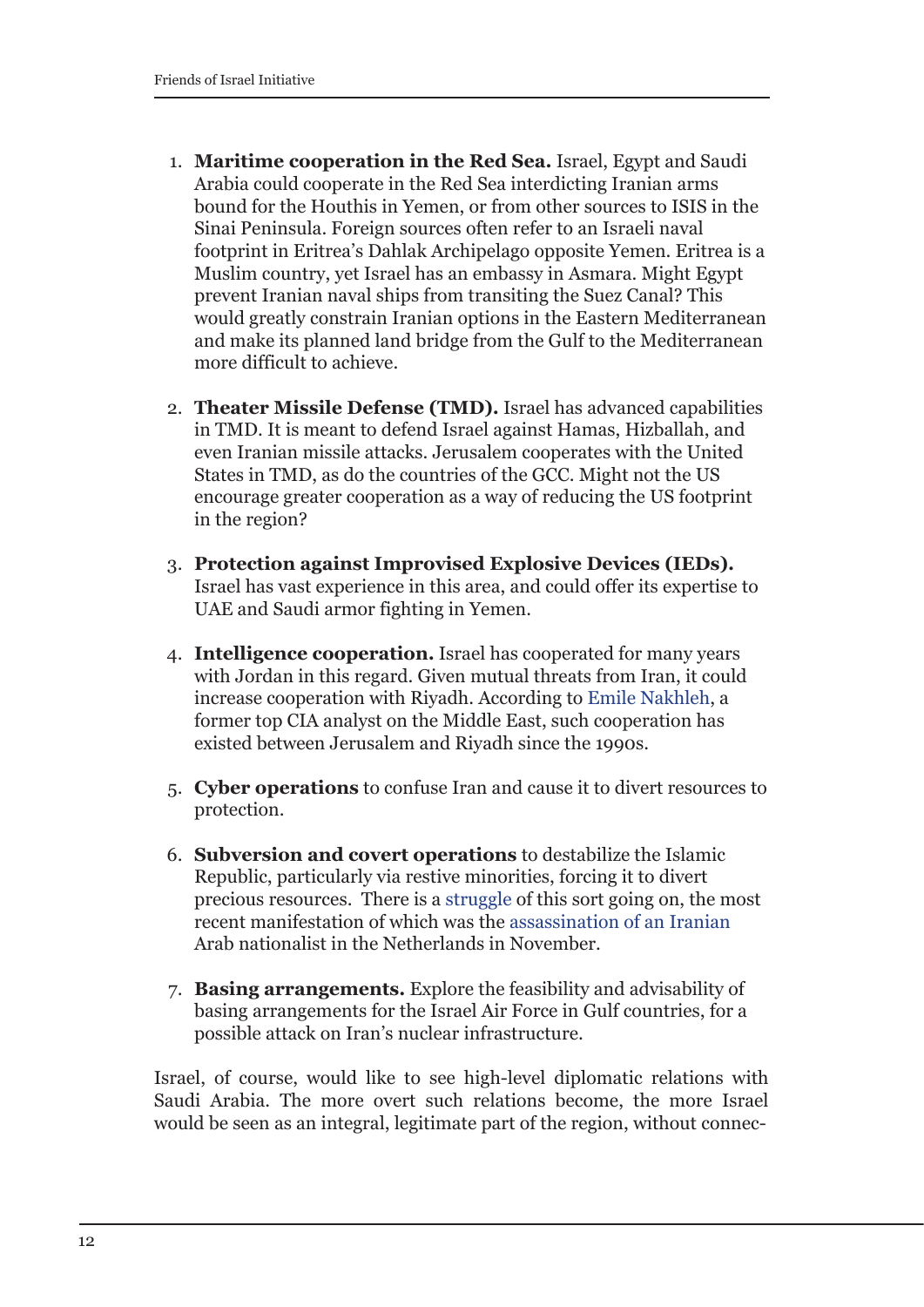tion to a resolution of the Palestinian issue, which seems unattainable in the near future. That is why it is mostly Israeli officials who talk up any evidence of a Saudi change in attitudes towards Israel (usually about Saudi "pragmatism").

Most recently, on 14 November, the Israeli Chief of Staff, Lt. Gen. Gadi Eisenkot, gave an interview to the UK based Saudi online publication Ilaf to Israeli Druze correspondent Majdi Halabi, where he emphasized common interests between Israel and Saudi Arabia in confronting Iran and Hizballah and offered to share intelligence with Riyadh.

Not wanting to be upstaged by his underling, Minister of Defence Avigdor Liberman penned an article in the American Defense News on 11 December. Liberma[n wrote:](https://www.defensenews.com/outlook/2017/12/11/israels-liberman-uniting-behind-pragmatism-in-the-middle-east/?utm_source=feedburner&utm_medium=feed&utm_campaign=Feed%3A+defense-news%2Fhome+%28Defense+News+-+Arc+RSS+-+Home%29)

*We see much evidence of sober thinking elsewhere in the region, notably among the Gulf states. Perhaps the clearest example is Saudi Arabia, whose leadership is leading a bold and visionary policy that doesn't balk from identifying Iran as the overall regional threat and is forthrightly confronting its terrorist affiliates — the Houthis, Hezbollah and Hamas. By prioritizing modernization, liberalization and infrastructural investment, the Saudi government is focusing on its genuine, vital interests. All of these are, in fact, key regional interests.*

Yisrael Katz, Minister of Transportation, and perhaps more importantly, Minister of Intelligence, gave an [interview](http://elaph.com/Web/News/2017/12/1181311.html) to Ilaf on 13 December. This was apparently the first interview by an Israeli minister to a Saudi-owned news outlet. Katz emphasized the mutual threat from Iran. He spoke tough on Hizballah ("we are capable of sending Lebanon back to the stone age") stressing that Israel could strike Iranian missile plants there and Syria, sure music to Riyadh's ears, and waxed lyrically about relations with Saudi Arabia through a joint transportation network. He invited the Saudis to lead a new initiative for the region. Katz also attempted to soften the expressed Saudi disappointment with US President Trump's recognition of Jerusalem as Israel's capital, stressing that Trump had left the borders of Jerusalem for the negotiations. Katz's remarks may have been a wink at Riyadh's interest in a role in Jerusalem, which was offered to it by Olmert as noted above. Clearly, the Israelis have identified the new Saudi Crown Prince as an agent of change, and hope to move him closer to the Jewish State.

One can't rule out the influence of domestic politics on the Liberman and Katz interviews. Relations with Saudi Arabia is the new hot issue for Israeli politicians, now that BDS seems to be running out of steam. With Prime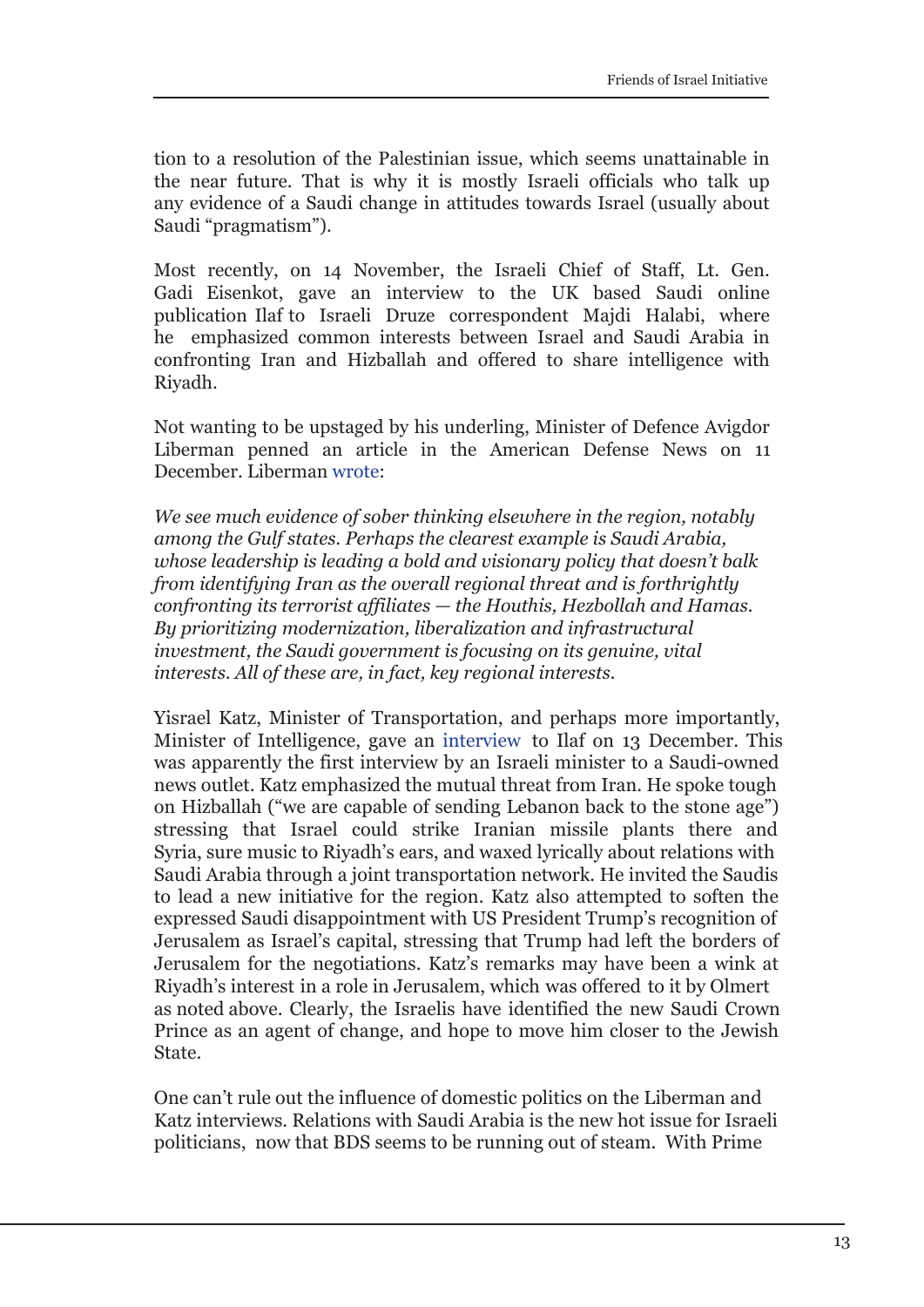Minister Benjamin Netanyahu being investigated for corruption, some on the right smell the blood in the water. Liberman wants to head a rightwing bloc, and Katz of the Likud has already announced that he considers himself a candidate to head the party.

These media appearances by Katz, Liberman and Eisenkot (the latter would not have given the interview without Netanyahu's consent) represent Israel's regional vision for the coming years. And they also represent how Israel wishes to present itself to Saudi Arabia. It is strong, it is watching out for its interests, and can be counted on by countries which share similar interests. It also has pull with President Trump, who in December recognized Israel as Jerusalem's capital – the only country to do so. Although the Saudis publicly opposed the move, it is a good bet they took notice of what Israel was capable of.

Probably the most urgent area for Saudi-Israeli cooperation is in Syria against the Iranian presence that is sure to expand following the defeat of ISIS. Both countries have a deep interest in preventing a sustained Iranian foothold in the country. A recent [article](http://jcpa.org/can-iran-proxies-restrained-syria/) by Brig.-Gen. (res.) Yossi Kuperwasser of the Jerusalem Center for Public Affairs seemed timed to signal to the Saudis Israel's determination to act against Iran in Syria. Kuperwasser portrays an Israel with proven capabilities to deter Iran and its proxies should their presence in Syria become a threat to Israel. Indeed, their very presence is a threat. He concludes:

*Even though it acts in accordance with its own interests, [Israel] proves to be the most valuable asset of the pragmatic camp in the region in the effort to prevent Iran and other radical elements from spreading their influence in the region. This...factor illustrates how important the strategic value of Israel is for the West, in general, and for the United States, in particular. This factor also shows Israel's importance for the pro-Saudi/pragmatic Arab camp, especially in contrast to the Saudi setback in Yemen manifested in the killing of their ally, Ali Abdallah Saleh. This may lead to acceleration of the already diaphanous process of progress in the Saudi-Israeli relations.*

Kuperwasser was formerly Director General of the Ministry of Strategic Affairs and head of the Research Division of IDF Military Intelligence. He is close to Dore Gold, a senior adviser to Prime Minister Netanyahu.

In a way, Israel and Saudi Arabia, given the right kind of American support, could lessen the need for a greater American footprint in the region. While the interests of the three are not identical, they do overlap in important areas – particularly confronting Iran.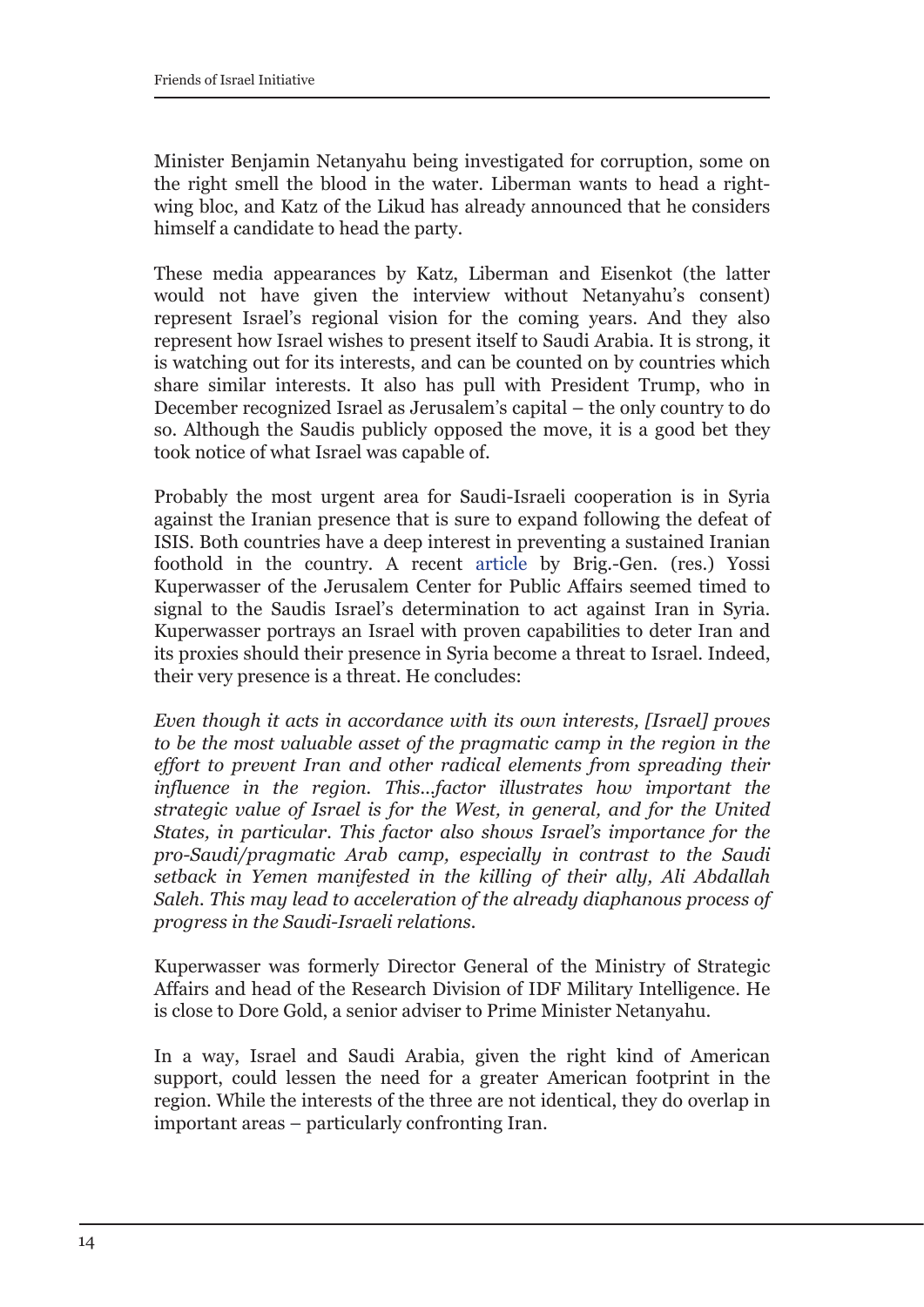Saudi Arabia's regional vision has at its center an Iran on the defensive. It would like to see some Iranian setbacks. On this issue, it is entirely on the same page with Israel and the United States. While President Trump in essentially hemmed in by the JCPOA, which is an international agreement, all three countries can cooperate on limiting Iran's reach, particularly its attempt to get a land bridge from the Persian Gulf to the Mediterranean through Syria.

Over the years, there have been public visits of Saudis to Israel, even of people close to officials, but no official public visits. But it does appear that the Saudis are willing to make some small gestures if it keeps the Israelis interested. Thus, in December, an ecumenical Bahraini delegation arrived in Israel. While not an official delegation, it would have had to had official blessing. And that official blessing would not have come without a Saudi nod. Bahrain is more or less a satellite of Saudi Arabia and relies on Riyadh for financial aid. In March 2011, Saudi troops crossed the King Fahd causeway into the island state to save the regime from a Shiite uprising.

For the near future, it appears that the Israelis want to involve the Saudis in peace efforts for several reasons. First, to demonstrate that Israel is serious about peace efforts in the face of years of stalemate, for which Israel usually gets unfairly blamed by the international community. By isolating the Palestinians from their Arab supporters, Israel hopes to moderate the Palestinian position. Given the activist foreign policy of Muhammad bin Salman, and perhaps with encouragement from the Americans, Jerusalem may be assessing that for the price of greater Israeli involvement against Iran on all fronts, Saudi Arabia might step forward to lead peace efforts. While this would not mean recognition of Israel, it would involve direct and public contacts with the Jewish state.

But for this to work, Israel would have to make some much more positive statements about the 2002 Saud-led Arab Peace Initiative than it has in the past. That initiative has been approved by the Arab League, as well as the Organization of Islamic Cooperation, which includes, by the way, Iran. This is a very tall order for Israel, for whom the only positive article in the API is the once that calls for the recognition of Israel. Nevertheless, there may be language that could creatively be employed.

For the Saudis, on the other hand, this is the last thing they need. They have enough internal issues without waking this sleeping dog. Moreover, it is in Israel's interest to cooperate with Saudi Arabia against Iran and radical Islam, so there is no upside for Riyadh to recognizing Israel. Why should Muhammad bin Salman risk this while he is trying to achieve so much at home and abroad? And Israel seems to already be helping Saudi Arabia, so why buy the cow when you can get the milk for free? Such a Saudi step does not seem likely.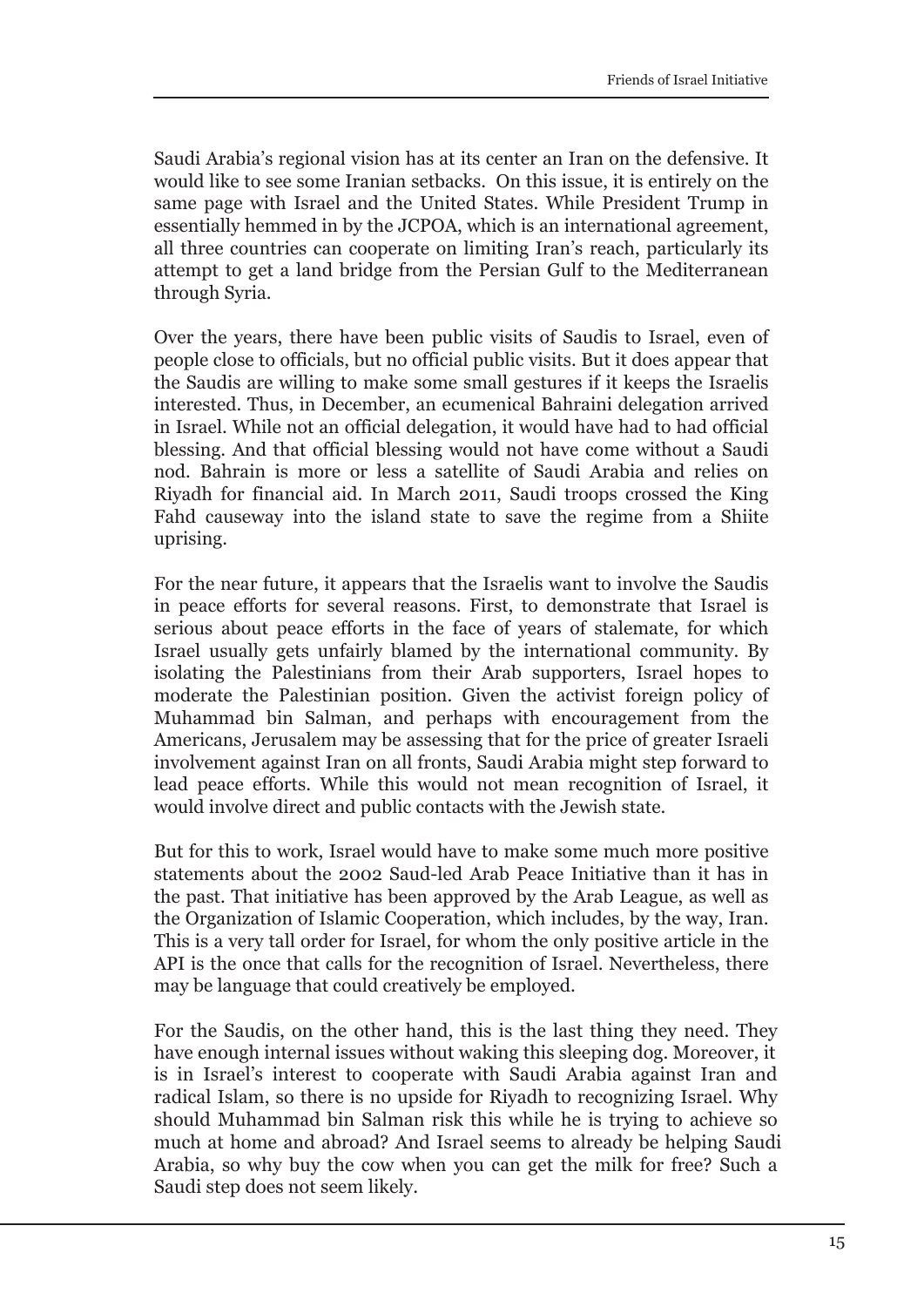Still, according to a [recent poll](http://www.washingtoninstitute.org/fikraforum/view/unique-saudi-poll-shows-moderate-majority-but-sectarian-split) by the Washington Institute for Near East Policy, "a remarkably solid majority of the Saudi public approves a key new element in U.S. policy: 68 percent say 'Arab states should play a new role in Palestinian-Israeli peace talks, offering both sides incentives to take more moderate positions.'" While this poll refers to US policy (questions about Saudi policy might have been met with a slammed door), and does not specify Saudi Arabia as one of those states, it may indicate an opening for some very cautious Saudi engagement. Much of this hinges on the success of Muhammad bin Salman's recent moves to centralize power. Can he operate without consensus within the ruling family? Or is he moving toward full on dictatorship on the model of Sisi's Egypt? It is still too early to tell.

Might Saudi Arabia be convinced to take the lead in a "regional" peace process, withholding recognition until an agreement is signed with the Palestinians? This seems to be at the top of Israel's wish list, and was most probably the direction taken pursued by Secretary of State Kerry in the last year of the Obama Administration, in a convoluted move that involved Israeli opposition leader Isaac Herzog, Egypt's President al-Sisi, King Abdullah II of Jordan, and the Saudis. The Trump Administration's stab at reviving these efforts, led by Jared Kushner, has renewed efforts towards this regional solution, and in November began hinting that they were getting somewhere. Details were not forthcoming, but Kushner, in an [interview](https://www.haaretz.com/us-news/1.826542) with businessman Haim Saban, poured cold water on Israeli hopes that full blown progress in Saudi-Israeli relations could be made absent a deal with the Palestinians.

The Israeli goal of an open diplomatic relationship with the Saudis does not seem like a realistic possibility at this point. But this leaves open the possibility of greater covert Saudi-Israeli cooperation, with the support of the United States. All sides stand to gain as they confront mutual challenges. Yet there does not seem to be any advantage to the Saudis of bringing this cooperation into the light of day, or of recognizing Israel. And Israel would be well-advised to exercise caution about throwing in its lot with Muhammad bin Salman. His hold on government appears firm, but we are still early days.